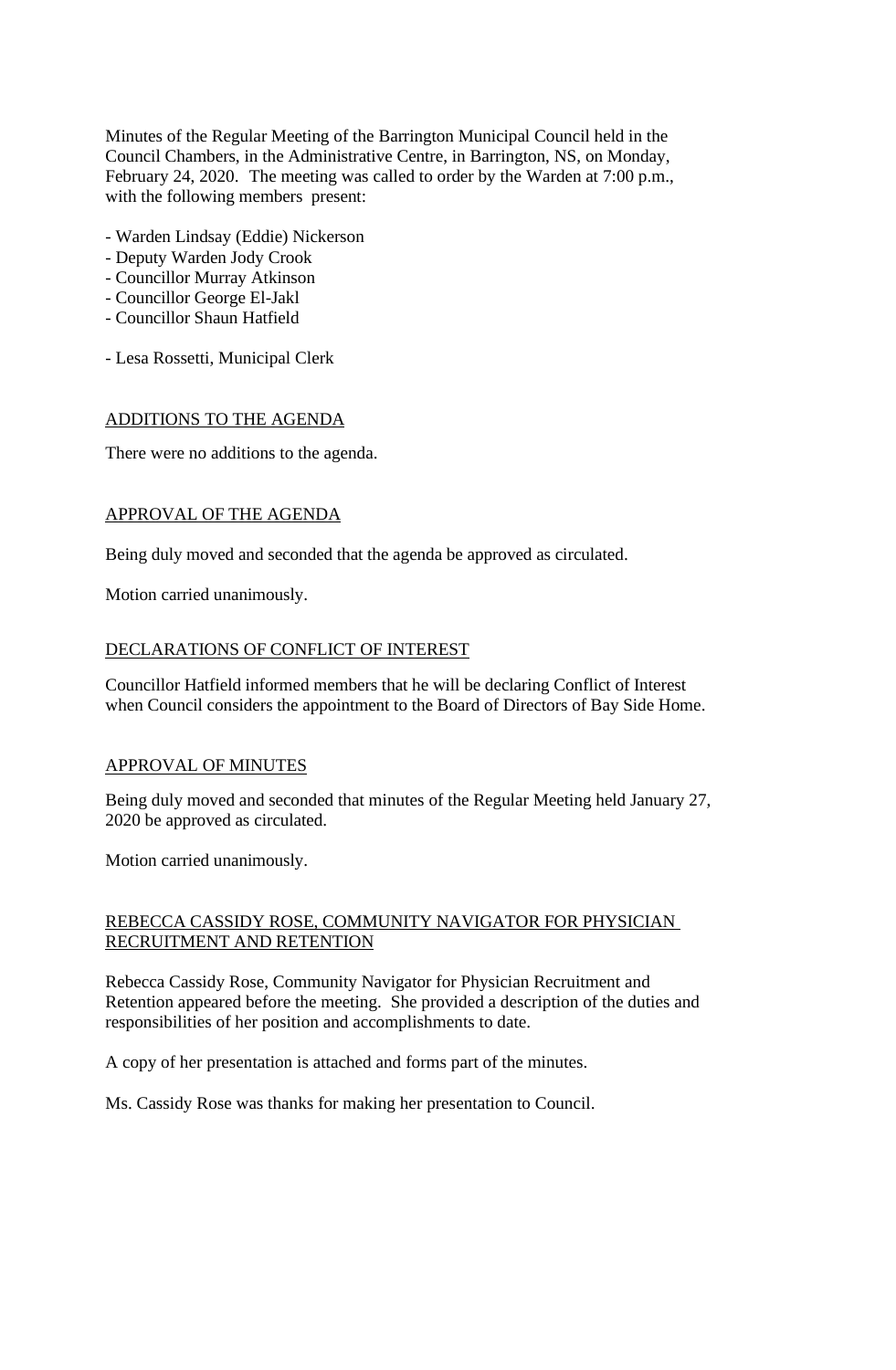# Page 2, Regular Meeting of Barrington Municipal Council, February 24, 2020

# MATTERS ARISING FROM THE MINUTES

## Tabled Motion Re: Commercial Waste Collection Notice

It was reported that the Commercial Waste Collection Notice was further considered by Committee on February 18, 2020 and has now been referred back to Council for a decision.

The tabled motion was then brought forward:

### Resolution C200201

"Being duly moved and seconded that the proposed Commercial Waste Collection letter be amended to state that these are not new regulations and that the letter be sent to all commercial, industrial and institutional establishments in the Municipality."

Motion carried.

AFFIRMATIVE Murray Atkinson Jody Crook Shaun Hatfield Eddie Nickerson

NEGATIVE George El-Jakl

#### REPORT OF WARDEN

The Warden gave a brief report on his activities since the last meeting of Council.

## REPORT OF COUNCILLORS

The Deputy Warden and each Councillor gave a brief report on their activities since the last meeting of Council.

#### REPORT FROM COMMITTEE OF THE WHOLE COUNCIL

Councillor El-Jakl reported on recommendations from the Committee of the Whole Council.

## Tender MODB2001 for Sale of Surplus Vehicle

Tenders were invited for the sale of the surplus 2005 Dodge Ram ¾ ton Truck, plow and salter.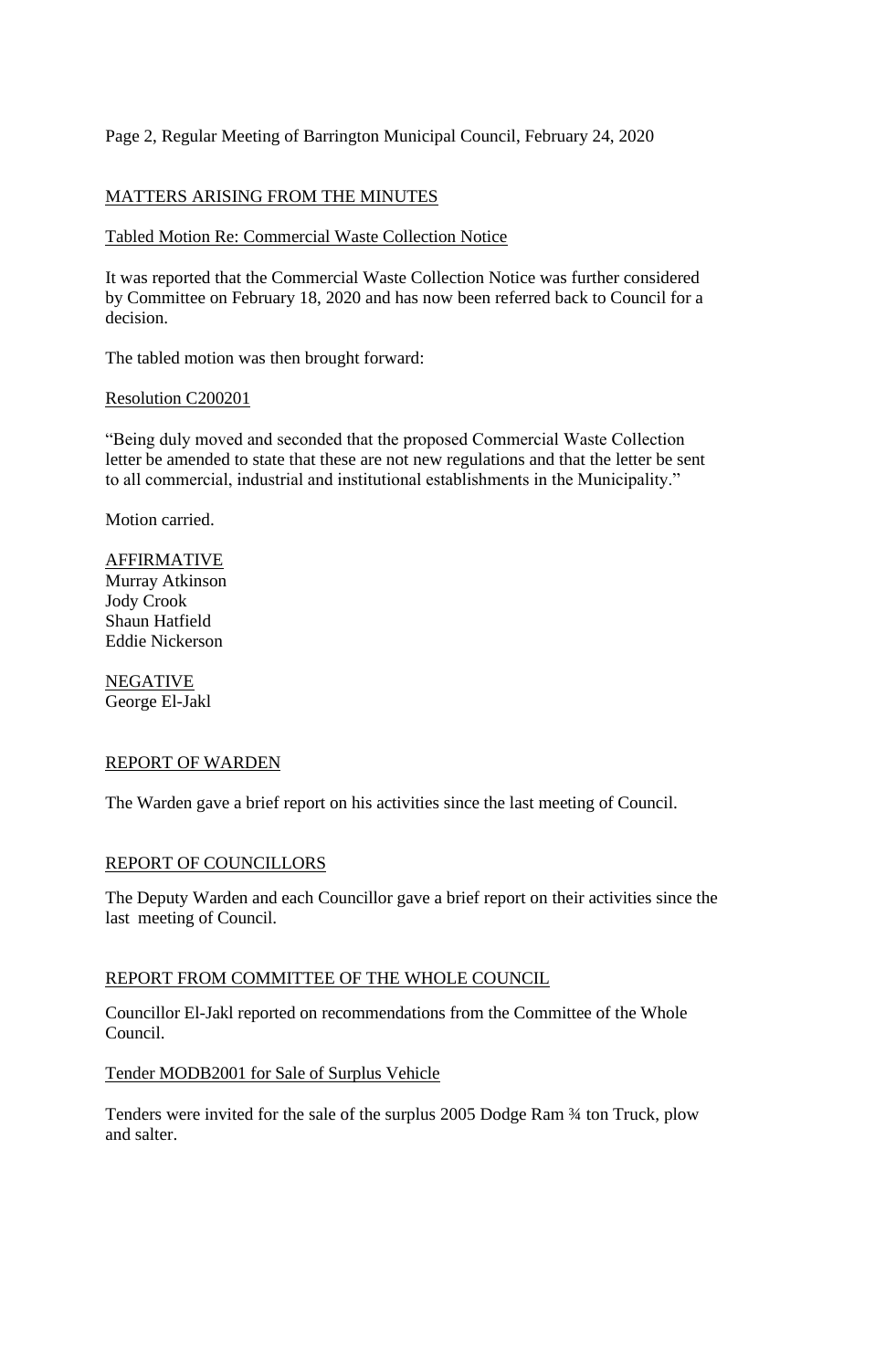Page 3, Regular Meeting of Barrington Municipal Council, February 24, 2020

Tenders were received from the following:

| <b>Tenderers</b>                           | Tendered Sums (highest first) |
|--------------------------------------------|-------------------------------|
| K. Anthony's Landscaping & Snow<br>Removal | \$3040.00                     |
| <b>Matthew Amero</b>                       | \$1667.00                     |
| Cory Blades                                | \$1573.00                     |
| <b>Larry Hopkins</b>                       | \$850.00                      |
| C & R Gillis Contracting Limited           | \$600.00                      |
| A Good Haul                                | \$326.00                      |

### Resolution C200202

Being duly moved and seconded that the tender received from K. Anthony's Landscaping & Snow Removal in the amount of \$3,040.00, for the purchase of the surplus 2005 Dodge Ram  $\frac{3}{4}$  ton Truck, plow and salter, be accepted.

Motion carried unanimously.

### Conflict of Interest

Councillor Hatfield declared Conflict of Interest, vacated his seat and left the meeting room.

Councillor Hatfield has a family member in management at Bay Side Home.

## Appointment to Bay Side Home Board of Directors

Applications have been received to fill a vacancy currently existing on Bay Side Home Board of Directors. Applications have been reviewed by the Board of Directors and they are recommending that the application received from Pamela Townsend be accepted.

### Resolution C200203

Being duly moved and seconded that the Municipality appoint Pamela Townsend to serve on the Board of Directors of Bay Side Home.

Motion carried unanimously.

Councillor Hatfield returned to the meeting.

## RFP - 2021 World Championships of Double-Bitted Axe Throwing

It was reported that the Nova Lumberjacks Society has opened bidding for the 2021 World Championships of Double-Bitted Axe Throwing. This is a Bi-Annual, 3 Day event. If the Municipality is interested in hosting the event, a bid proposal must be submitted by March 31, 2020. The proposed budget for the event is estimated to be \$135,000.00 not including filming costs. The proposed budget with filming and production costs is estimated to be \$195,000.00. Hosting the event will require an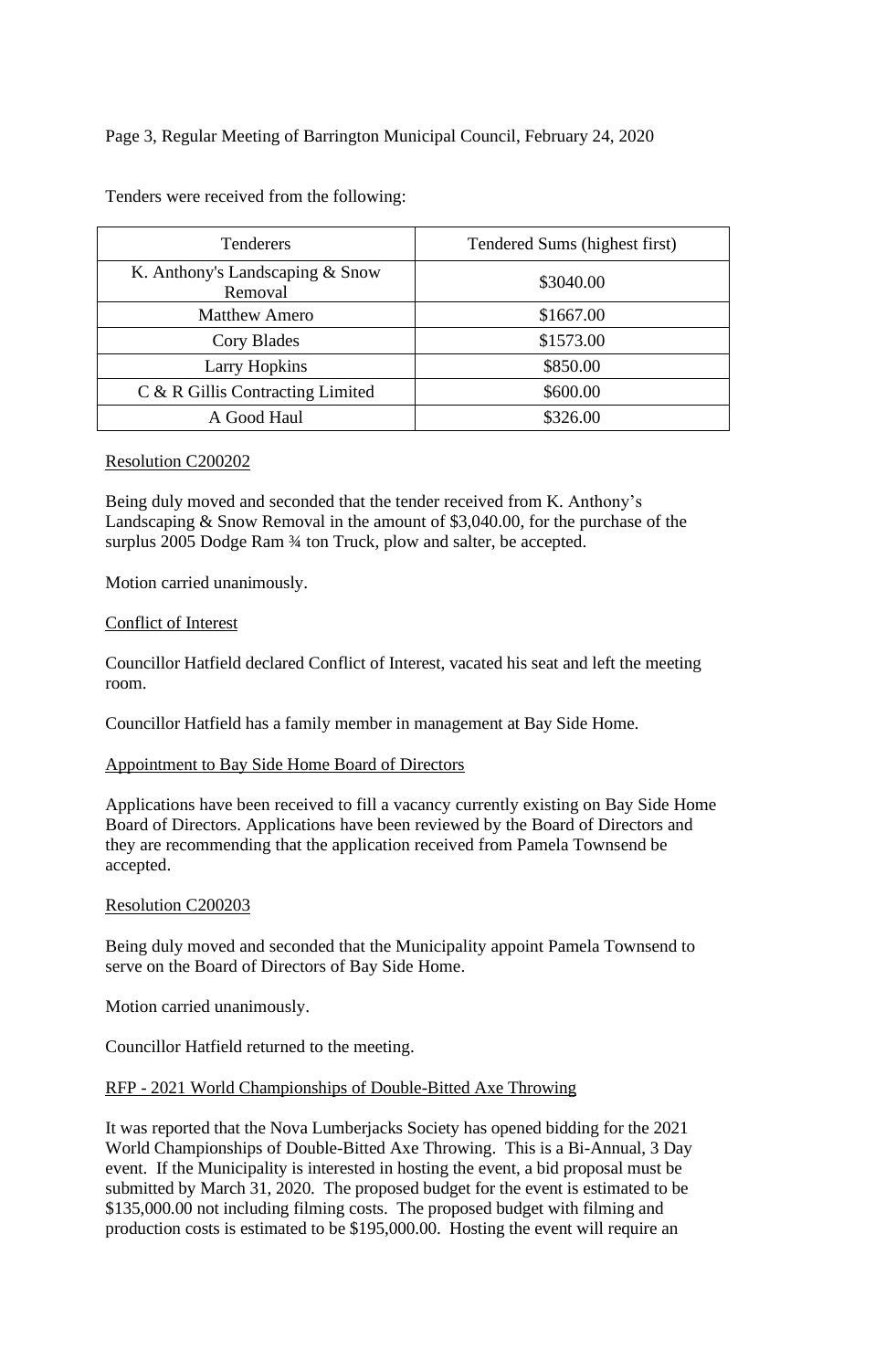Page 4, Regular Meeting of Barrington Municipal Council, February 24, 2020

organizing committee to be formed consisting of approximately 20 volunteers, sponsors, part-time staff members and ceremonial partners.

#### Resolution C200204

Being duly moved and seconded that the Municipality support the 2021 World Championships of Doubled-bitted Axe Throwing in the amount of \$20,000.00 plus inkind contributions of \$15,000.00 as indicated in the "Sample Budget" provided to Committee.

Motion carried unanimously.

### Resolution C200205

Being duly moved and seconded that the Municipality submit a Bid Proposal to host the 2021 World Championships of Double-bitted Axe Throwing based on the Sample Bid Proposal presented to Committee.

Motion carried unanimously.

Being duly moved and seconded that the Municipality suggest that the CAO serve as the Treasurer on the Local Organizing Committee.

Being duly moved and seconded that the above motion be tabled and referred to the next committee meeting for further discussion.

Motion carried unanimously.

#### Funding Request from Roseway Hospital Charitable Foundation

#### Resolution C200206

Being duly moved and seconded that the Municipality provide funding to the Roseway Hospital Charitable Foundation to assist with the cost of a new digital x-ray unit and required renovations in the amount of \$15,000.00 per year, for the next three (3) years, for a total contribution of \$45,000.00.

Motion carried.

### **AFFIRMATIVE** Murray Atkinson George El-Jakl Eddie Nickerson

NEGATIVE Jody Crook Shaun Hatfield

## 2021 Travel Media Association of Canada Annual Conference and AGM

Correspondence has been received from the Yarmouth & Acadian Shores Tourism Association requesting a letter of support and a financial commitment for YASTA's bid to host the 2021 Travel Media Association of Canada Annual Conference and AGM.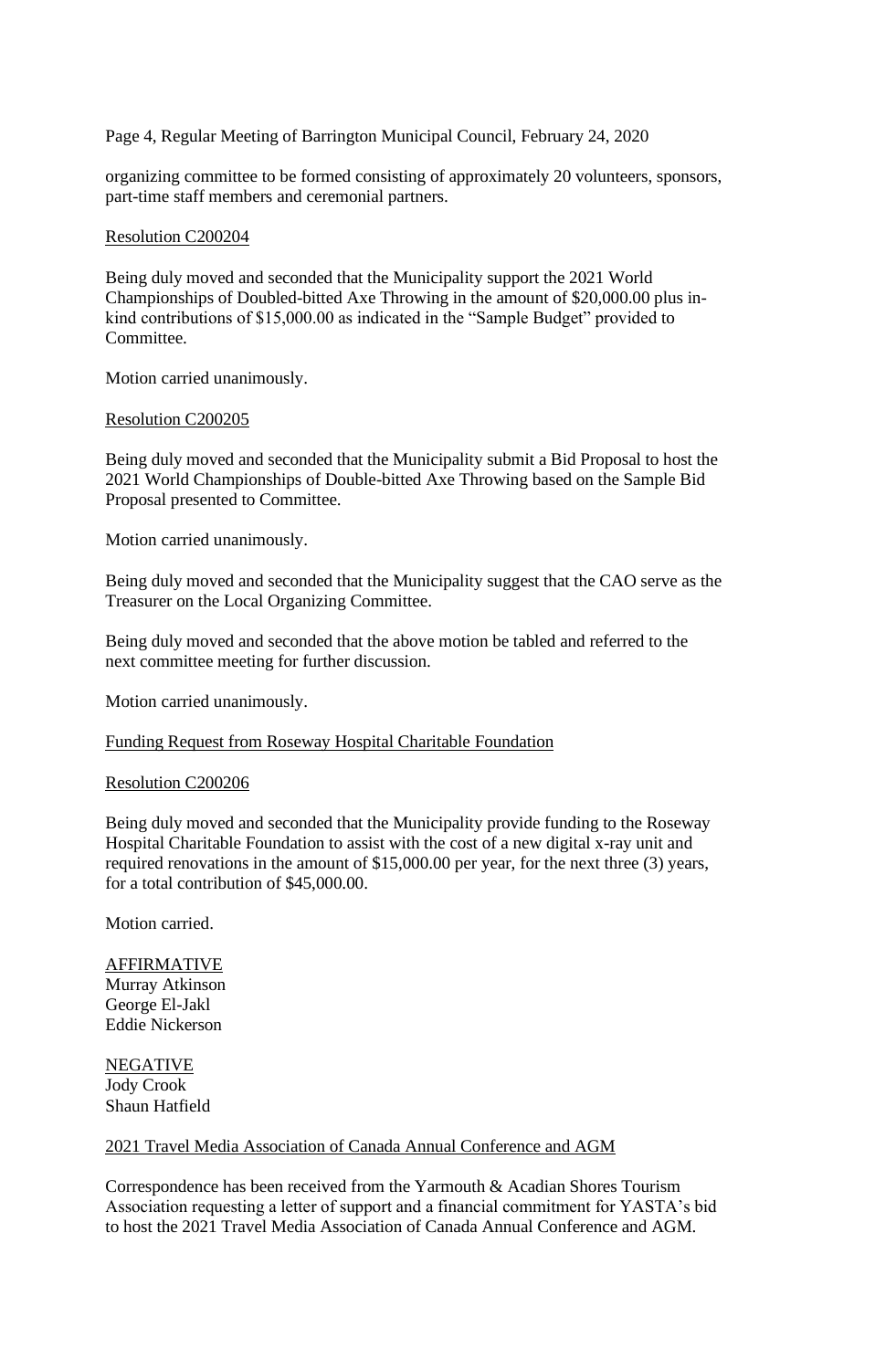Page 5, Regular Meeting of Barrington Municipal Council, February 24, 2020

This is a four-day national conference which is usually held between March and June. The Association is requesting funding support in the amount of \$10,000.00.

#### Resolution C200207

Being duly moved and seconded that the Municipality provide funding support in the amount of \$5,000.00 to Yarmouth & Acadian Shores Tourism Association to host the 2021 Travel Media Association of Canada Annual Conference and AGM.

Motion carried

**AFFIRMATIVE** Murray Atkinson George El-Jakl Eddie Nickerson

NEGATIVE Jody Crook Shaun Hatfield

## STAFF REPORT

The Chief Administrative Officer provided his report for the period January 28 - February 24, 2020.

Topics highlighted were as follows:

- New Recreation Centre
- Improved Access to Internet
- Amenities at Beaches
- Continued Work Towards Additional Medical Services (Medical Clinic, Dialysis)
- Nova Scotia Lobster Crawl
- Summer Work in Winter
- Business Meet and Greet
- Tax Sale
- Free Low-Income Tax Program
- 2020 Municipal Elections
- Building Permits & By-law Enforcement
- Fire Services
- Capital Project Update

## Improved Access to Internet

The Warden reported that now that the internet project is public, a motion is required ratifying the motion of Council made on June 24, 2019.

#### Resolution C200208

Being duly moved and seconded that Council ratify their decision to enter into an agreement with Bell Canada to expand its current fibre-to-the-home internet footprint within the Municipality and provide a financial contribution of \$200,000.00 of Gas Tax Funds towards this project.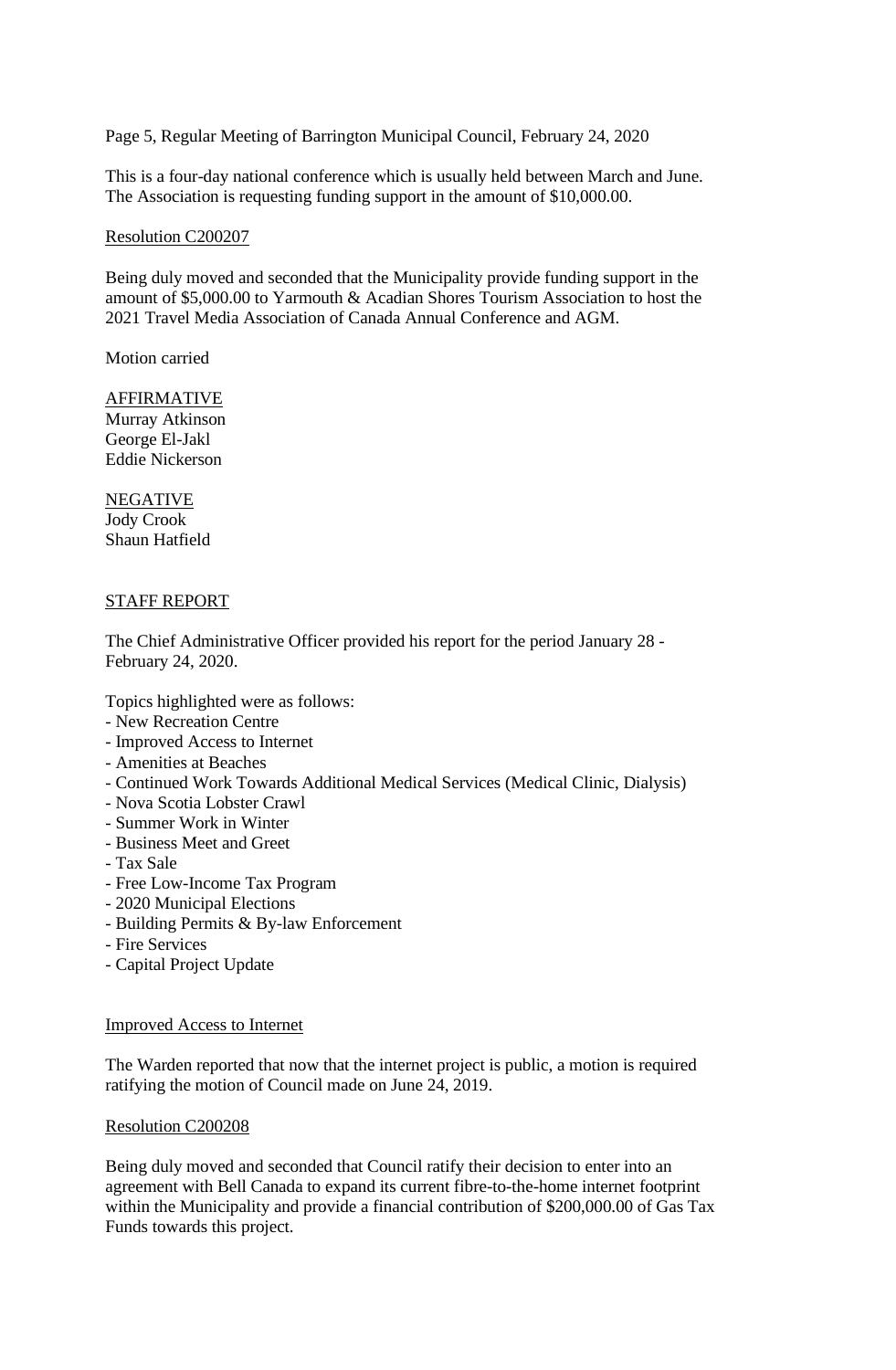Page 6, Regular Meeting of Barrington Municipal Council, February 24, 2020

Motion carried unanimously.

## NEW OR OTHER BUSINESS

### Second Reading - Proposed amendments to By-law No. 25 "Tax Exemption By-law"

The Clyde Area Community Centre Association and the Barrington Leisure Park Association have requested tax exemptions under this by-law.

It was reported that Notice of Second Reading of proposed amendments to By-law No. 25 "Tax Exemption By-law" was advertised in the Vanguard Newspaper on February 5, 2020 and posted on social media, giving public notice that amendments would be considered tonight.

It is proposed that By-law No. 25 "Tax Exemption By-law" be amended by adding "Clyde Area Community Centre Association" to Schedule "A" and Barrington Leisure Park Association to Schedule "B". It is further proposed that Schedule "C" be amended by removing "Port Clyde Volunteer Fire Department" as they no longer exist.

### Resolution C200209

Being duly moved and seconded that:

BE IT RESOLVED that By-law No. 25 "Tax Exemption By-law" be amended as follows:

| Schedule "A" be amended by adding:<br>Clyde Area Community Centre Association | 03788687 |
|-------------------------------------------------------------------------------|----------|
| Schedule "B" be amended by adding:                                            |          |
| <b>Barrington Leisure Park Association</b>                                    | 04761294 |
|                                                                               | 06099688 |
|                                                                               | 10712297 |
| Schedule "C" be amended by deleting:                                          |          |
| Port Clyde Volunteer Fire Department                                          | 03788687 |

Motion carried unanimously

## Second Reading - Proposed amendments to By-law No. 34 "Commercial Activity on Municipal Property"

It was reported that Notice of Second Reading of proposed amendments to By-law No. 34 "Commercial Activity on Municipal Property" was advertised in the Vanguard Newspaper on February 5, 2020 and posted on social media, giving public notice that amendments would be considered tonight.

It is proposed that By-law No. 34 "Commercial Activity on Municipal Property Bylaw" be amended to give authority to the CAO to approve applications submitted under this By-law. Previously applications were approved by Council.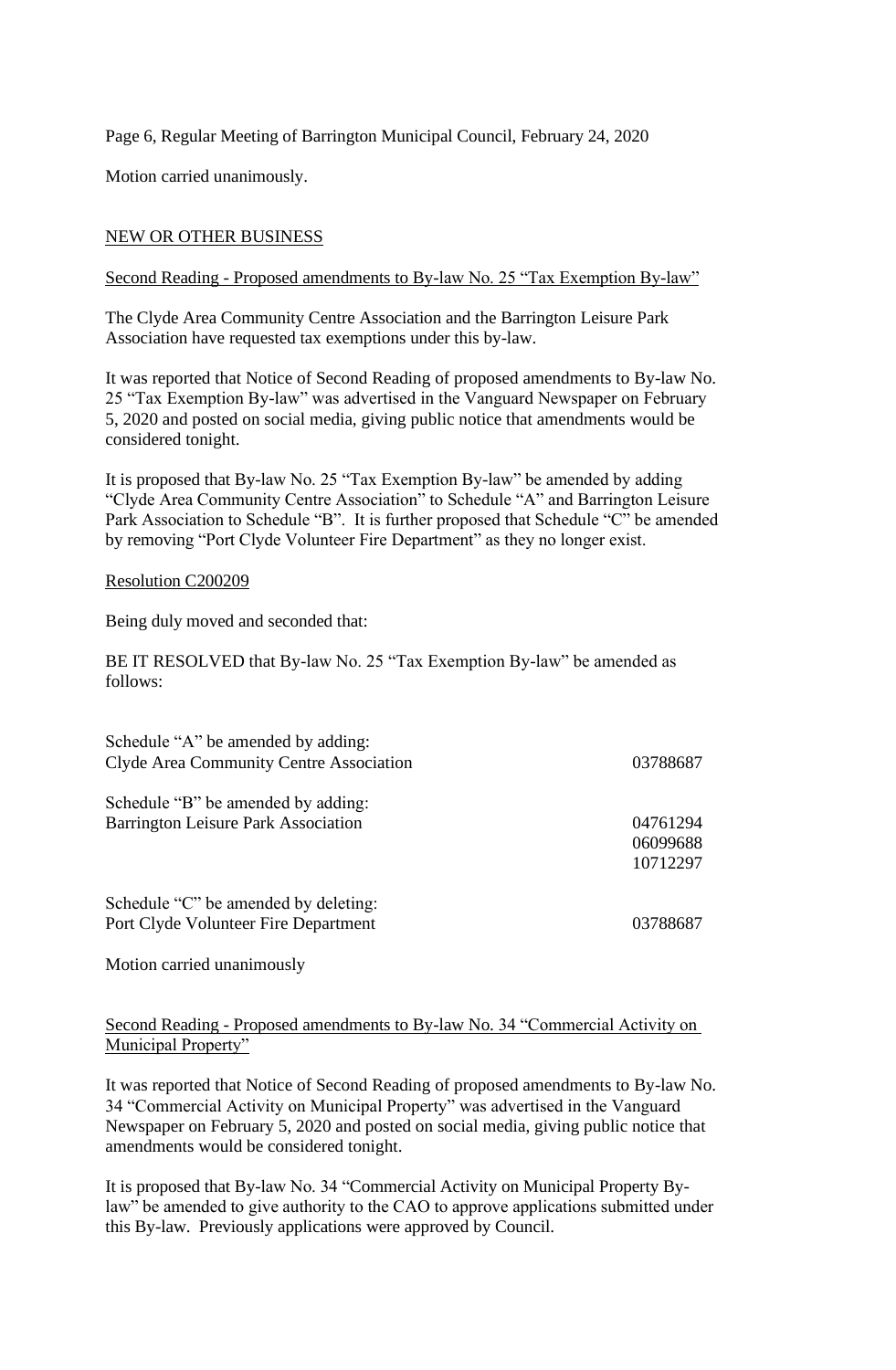Page 7, Regular Meeting of Barrington Municipal Council, February 24, 2020

Resolution C200210

Being duly moved and seconded that:

**BE IT RESOLVED** that By-law No. 34 "Commercial Activity on Municipal Property" be amended as follows:

**Section 4(1)** be amended by striking out the word "Council" and inserting in its place the words "the Chief Administrative Officer".

**Section 4(2)** be amended by striking out the word "Council" following the words "Permit approved by" and inserting in its place the words "the Chief Administrative Officer" and in the same sentence striking out the words "Council by resolution" and inserting in its place "the CAO".

**Section 5** be amended by striking out the words "Municipal Council" and inserting in its place "Chief Administrative Officer"

**Section 6** be amended by striking out the words "Municipal Council" and inserting in its place "Chief Administrative Officer".

Section 11 be amended by striking out the words "Municipal Clerk" and inserting in its place "Chief Administrative Officer" and striking out the words "authorized by Council" and striking out the words "by the Municipal Council to be operated" and inserting in its place "to operate".

**Section 13** be amended by striking out the words "Municipal Council" and inserting in its place "Chief Administrative Officer".

**Applications** for a Special Events Permit and Vending Permit be amended by deleting the following from the bottom of both of the application forms:

"Approved by Council Resolution: Number Date "

Motion carried unanimously.

First Reading - Draft "Snow and Ice Clearing and Maintenance By-law"

It is proposed that a Snow and Ice Clearing and Maintenance By-law be adopted to deal with property owners clearing snow and ice from their property on to municipal sidewalks, roads and lift station service doors. The proposed by-law also identifies offences and penalties.

#### Resolution C200211

Being duly moved and seconded that the draft Snow and Ice Clearing and Maintenance By-law be approved in First Reading.

Motion carried unanimously.

Consideration of Adoption of Draft "Snow and Ice Clearing and Maintenance Policy"

The draft Snow and Ice Clearing and Maintenance Policy deals with the clearing of